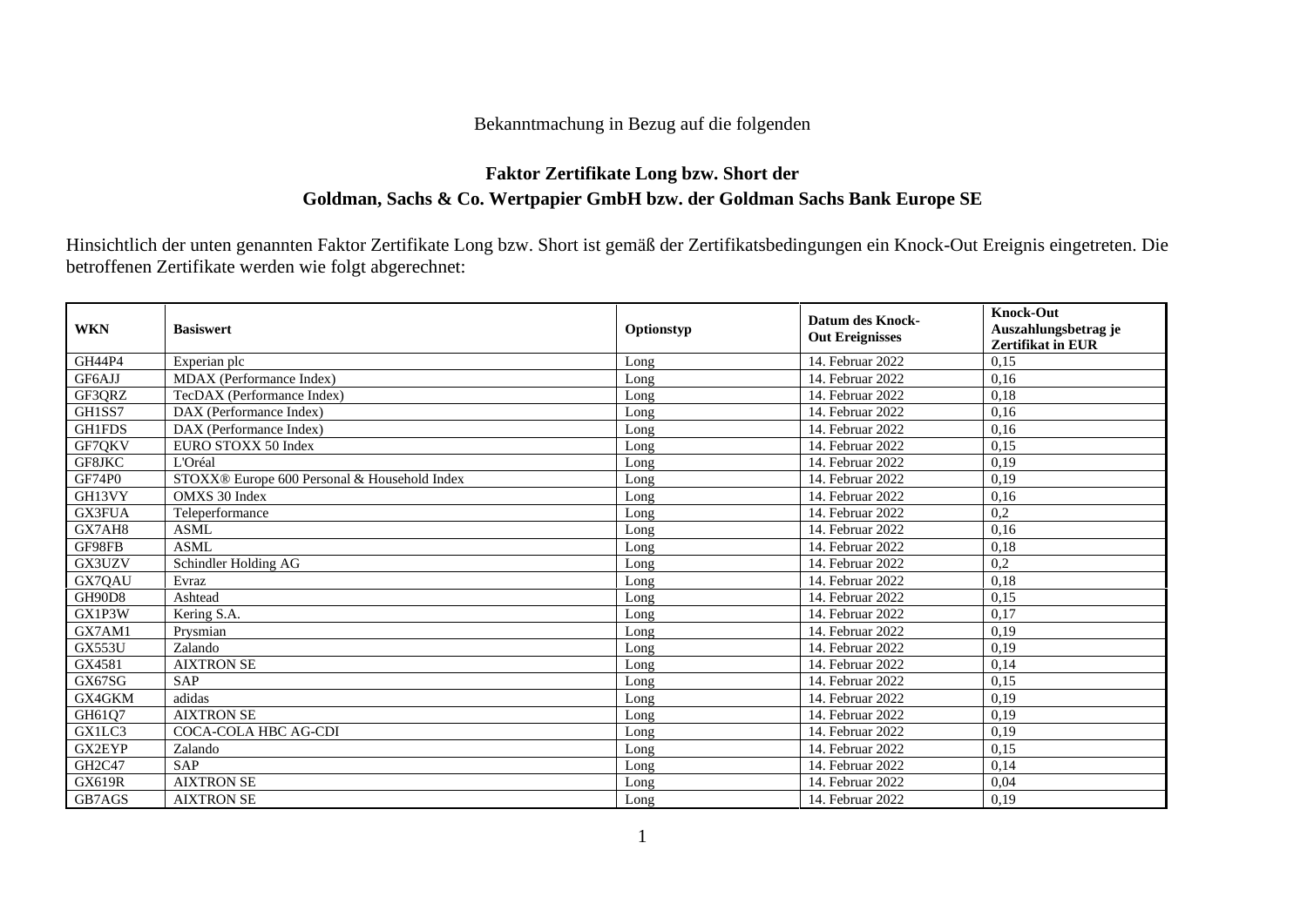| <b>WKN</b>    | <b>Basiswert</b>                                 | Optionstyp | <b>Datum des Knock-</b><br><b>Out Ereignisses</b> | <b>Knock-Out</b><br>Auszahlungsbetrag je<br><b>Zertifikat in EUR</b> |
|---------------|--------------------------------------------------|------------|---------------------------------------------------|----------------------------------------------------------------------|
| GX6G1C        | Zalando                                          | Long       | 14. Februar 2022                                  | 0,15                                                                 |
| GX6FXS        | Varta AG                                         | Long       | 14. Februar 2022                                  | 0,09                                                                 |
| GF8JPV        | Moncler S.p.A                                    | Long       | 14. Februar 2022                                  | 0,19                                                                 |
| GX6G12        | Varta AG                                         | Long       | 14. Februar 2022                                  | 0.13                                                                 |
| GF5MDG        | Deutsche Post                                    | Long       | 14. Februar 2022                                  | 0,12                                                                 |
| GX4E7E        | Lufthansa                                        | Long       | 14. Februar 2022                                  | 0,03                                                                 |
| GH8407        | Sixt                                             | Long       | 14. Februar 2022                                  | 0.13                                                                 |
| GH5A8J        | EURO STOXX 50 Index                              | Long       | 14. Februar 2022                                  | 0,15                                                                 |
| GX4B5Y        | <b>Hypoport AG</b>                               | Long       | 14. Februar 2022                                  | 0,15                                                                 |
| GX7AJ1        | <b>ASML</b>                                      | Long       | 14. Februar 2022                                  | 0,16                                                                 |
| GX7TFZ        | Varta AG                                         | Long       | 14. Februar 2022                                  | 0,1                                                                  |
| GX7QB7        | <b>AIXTRON SE</b>                                | Long       | 14. Februar 2022                                  | 0,18                                                                 |
| GH3N4T        | Sixt                                             | Long       | 14. Februar 2022                                  | 0,15                                                                 |
| GX75SK        | TUI                                              | Long       | 14. Februar 2022                                  | 0,11                                                                 |
| GX6ZTT        | MorphoSys AG                                     | Long       | 14. Februar 2022                                  | 0,16                                                                 |
| GH7K4V        | STOXX® Europe 600 Personal & Household Index     | Long       | 14. Februar 2022                                  | 0,14                                                                 |
| GX7YDQ        | Siemens Energy AG                                | Long       | 14. Februar 2022                                  | 0,13                                                                 |
| <b>GX7HAR</b> | <b>Sartorius</b>                                 | Long       | 14. Februar 2022                                  | 0.18                                                                 |
| GF8JNT        | EssilorLuxottica SA                              | Long       | 14. Februar 2022                                  | 0,19                                                                 |
| <b>GX7YEH</b> | <b>AIXTRON SE</b>                                | Long       | 14. Februar 2022                                  | 0,19                                                                 |
| GX75QW        | Sixt                                             | Long       | 14. Februar 2022                                  | 0,15                                                                 |
| GF8LZ8        | Heineken                                         | Long       | 14. Februar 2022                                  | $\overline{0.2}$                                                     |
| GX73SJ        | Eckert & Ziegler Strahlen- und Medizintechnik AG | Long       | 14. Februar 2022                                  | 0,16                                                                 |
| <b>GX6HRR</b> | Eckert & Ziegler Strahlen- und Medizintechnik AG | Long       | 14. Februar 2022                                  | 0,14                                                                 |
| GX6ZP6        | Amadeus                                          | Long       | 14. Februar 2022                                  | 0,2                                                                  |
| GX4529        | ThyssenKrupp                                     | Long       | 14. Februar 2022                                  | 0,17                                                                 |
| GX61C7        | ThyssenKrupp                                     | Long       | 14. Februar 2022                                  | 0.07                                                                 |
| GH90BV        | Gerresheimer AG                                  | Long       | 14. Februar 2022                                  | 0,19                                                                 |
| <b>GX375F</b> | Commerzbank                                      | Long       | 14. Februar 2022                                  | 0,04                                                                 |
| GH3AQG        | Linde                                            | Long       | 14. Februar 2022                                  | 0,19                                                                 |
| GX2WLG        | Sixt                                             | Long       | 14. Februar 2022                                  | 0,14                                                                 |
| GF53Q5        | Air Liquide                                      | Long       | 14. Februar 2022                                  | 0.18                                                                 |
| GF93D8        | Merck                                            | Long       | 14. Februar 2022                                  | 0,16                                                                 |
| GF985Y        | DAX (Performance Index)                          | Long       | 14. Februar 2022                                  | 0,14                                                                 |
| <b>GX375E</b> | Commerzbank                                      | Long       | 14. Februar 2022                                  | 0,14                                                                 |
| GF5VXS        | Merck                                            | Long       | 14. Februar 2022                                  | 0,14                                                                 |
| GH7Z1K        | Evraz                                            | Long       | 14. Februar 2022                                  | 0,18                                                                 |
| <b>GX88C1</b> | Evraz                                            | Long       | 14. Februar 2022                                  | 0,14                                                                 |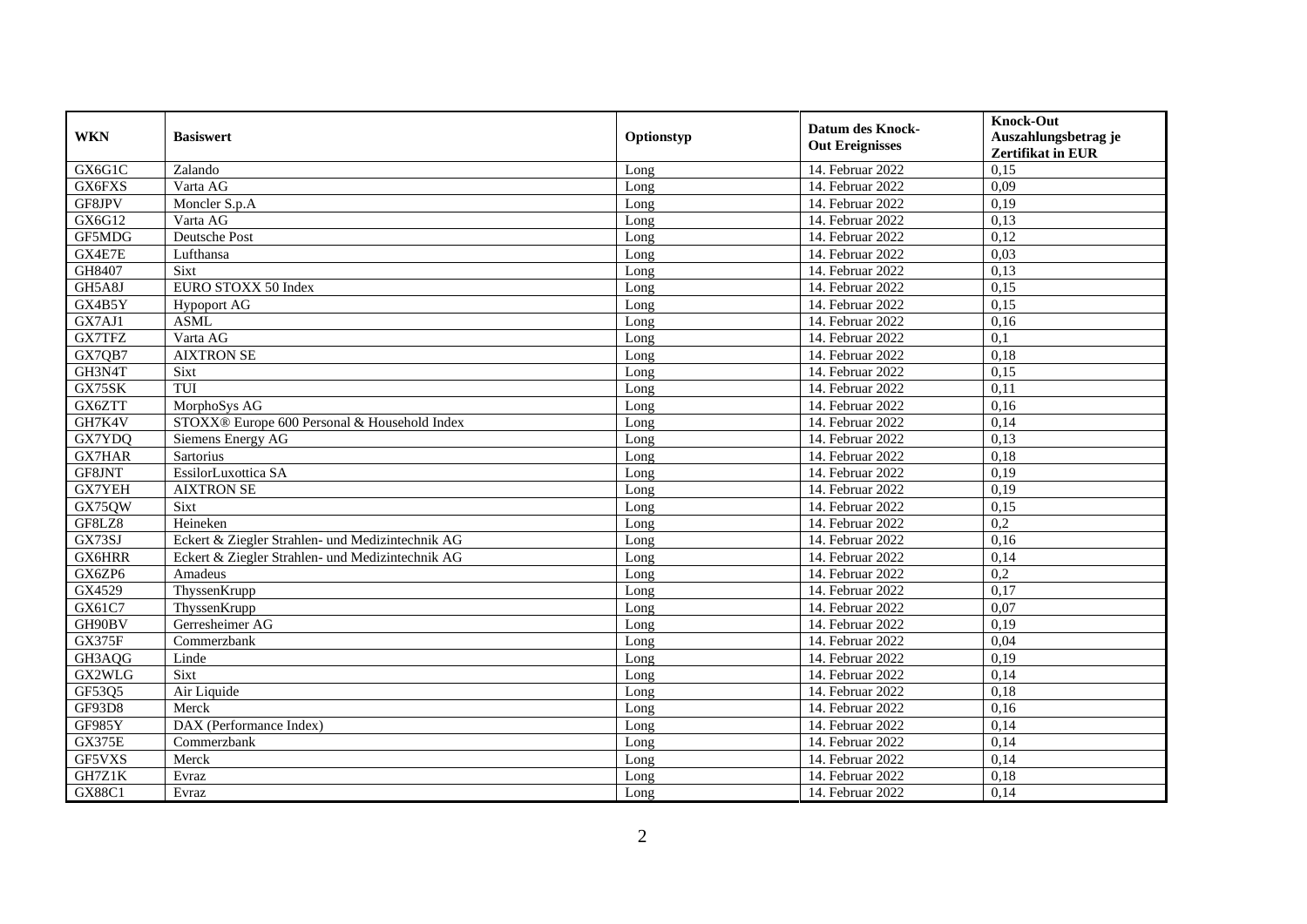| <b>WKN</b>    | <b>Basiswert</b>                                 | Optionstyp | <b>Datum des Knock-</b><br><b>Out Ereignisses</b> | <b>Knock-Out</b>                                 |
|---------------|--------------------------------------------------|------------|---------------------------------------------------|--------------------------------------------------|
|               |                                                  |            |                                                   | Auszahlungsbetrag je<br><b>Zertifikat in EUR</b> |
| GC7J4Z        | TecDAX (Performance Index)                       | Long       | 14. Februar 2022                                  | 0,14                                             |
| GX4MQF        | Merck                                            | Long       | 14. Februar 2022                                  | 0,14                                             |
| GH6B3K        | Siemens Healthineers AG                          | Long       | 14. Februar 2022                                  | 0,14                                             |
| GX67XV        | Jungheinrich                                     | Long       | 14. Februar 2022                                  | 0,17                                             |
| GX8FNE        | Eckert & Ziegler Strahlen- und Medizintechnik AG | Long       | 14. Februar 2022                                  | 0,13                                             |
| GH8UDX        | <b>RATIONAL AG</b>                               | Long       | 14. Februar 2022                                  | 0,19                                             |
| GF96PS        | TecDAX (Performance Index)                       | Long       | 14. Februar 2022                                  | $\overline{0,1}$                                 |
| GH37BH        | TecDAX (Performance Index)                       | Long       | 14. Februar 2022                                  | 0,17                                             |
| GH2T73        | Enel                                             | Long       | 14. Februar 2022                                  | 0,17                                             |
| GH6JEN        | Vonovia                                          | Long       | 14. Februar 2022                                  | 0,17                                             |
| GH4282        | TecDAX (Performance Index)                       | Long       | 14. Februar 2022                                  | 0,18                                             |
| <b>GX378H</b> | <b>LVMH</b>                                      | Long       | 14. Februar 2022                                  | 0,2                                              |
| GH8LWL        | CRH                                              | Long       | 14. Februar 2022                                  | 0,18                                             |
| GX1C3E        | Hermes International                             | Long       | 14. Februar 2022                                  | 0,18                                             |
| GX7DDA        | Ørsted A/S                                       | Long       | 14. Februar 2022                                  | 0,17                                             |
| GX4E8Y        | <b>Wacker Chemie</b>                             | Long       | 14. Februar 2022                                  | 0,2                                              |
| GF7503        | Sartorius Stedim Biotech                         | Long       | 14. Februar 2022                                  | 0,16                                             |
| GX7YDA        | <b>BioNTech SE</b>                               | Long       | 14. Februar 2022                                  | 0,14                                             |
| GX7QBV        | <b>BioNTech SE</b>                               | Long       | 14. Februar 2022                                  | 0,2                                              |
| GX7TGT        | <b>BioNTech SE</b>                               | Long       | 14. Februar 2022                                  | 0,19                                             |
| GX11AP        | Evraz                                            | Short      | 14. Februar 2022                                  | 0,15                                             |
| <b>GX7TFX</b> | <b>BioNTech SE</b>                               | Long       | 14. Februar 2022                                  | 0,18                                             |
| GX85YM        | Moderna Inc                                      | Long       | 14. Februar 2022                                  | 0,19                                             |
| GX73RU        | Pfizer                                           | Long       | 14. Februar 2022                                  | 0,16                                             |
| GX7Q95        | <b>BioNTech SE</b>                               | Long       | 14. Februar 2022                                  | 0,16                                             |
| GX2WKR        | Evraz                                            | Short      | 14. Februar 2022                                  | 0,18                                             |
| GX7TG4        | Moderna Inc                                      | Long       | 14. Februar 2022                                  | 0,17                                             |
| GX553G        | Macy's, Inc.                                     | Long       | 14. Februar 2022                                  | 0,18                                             |
| GX63EM        | Moody's Corporation                              | Long       | 14. Februar 2022                                  | 0,19                                             |
| <b>GX558T</b> | DaVita Inc.                                      | Short      | 14. Februar 2022                                  | 0,18                                             |
| GX6ZU8        | S&P Global Inc                                   | Long       | 14. Februar 2022                                  | 0,17                                             |
| GX3784        | Block, Inc.                                      | Short      | 14. Februar 2022                                  | 0,15                                             |
| GX7YCG        | <b>BioNTech SE</b>                               | Long       | 14. Februar 2022                                  | 0,16                                             |
| GX6B9D        | Pfizer                                           | Long       | 14. Februar 2022                                  | 0,15                                             |
| GX38S1        | Pfizer                                           | Long       | 14. Februar 2022                                  | 0,16                                             |
| GX60XD        | Jacobs Engineering Group Inc.                    | Long       | 14. Februar 2022                                  | 0,16                                             |
| GX3FRY        | CF Industries Holdings, Inc.                     | Long       | 14. Februar 2022                                  | 0,17                                             |
| <b>GH842R</b> | Hologic Inc                                      | Long       | 14. Februar 2022                                  | 0,19                                             |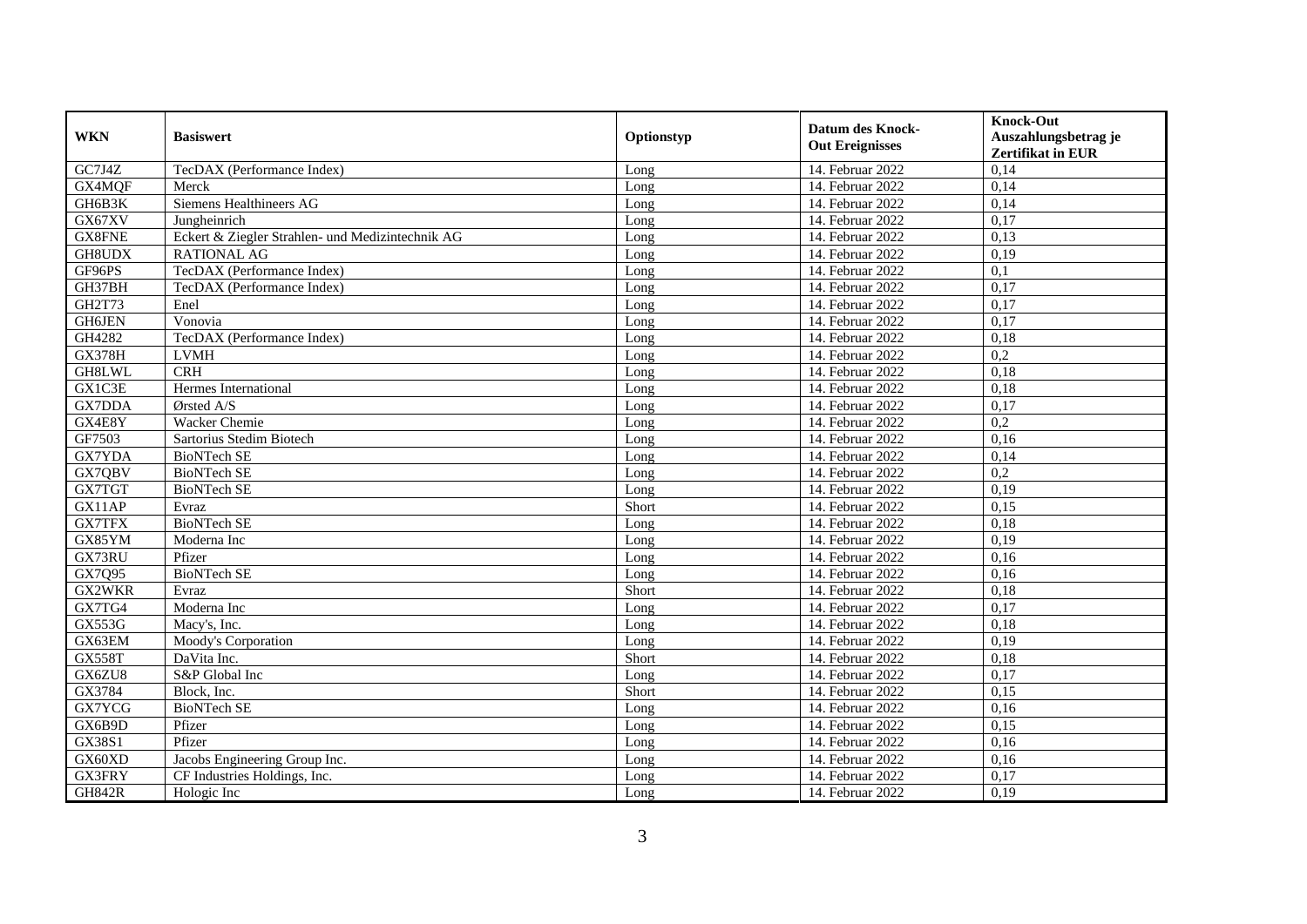| <b>WKN</b>    |                                                  |            | <b>Datum des Knock-</b><br><b>Out Ereignisses</b> | <b>Knock-Out</b>                                 |
|---------------|--------------------------------------------------|------------|---------------------------------------------------|--------------------------------------------------|
|               | <b>Basiswert</b>                                 | Optionstyp |                                                   | Auszahlungsbetrag je<br><b>Zertifikat in EUR</b> |
| GX7QCN        | Moderna Inc                                      | Long       | 14. Februar 2022                                  | 0,17                                             |
| GF96PT        | TecDAX (Performance Index)                       | Long       | 14. Februar 2022                                  | 0,18                                             |
| GH64RL        | Amplifon S.p.A.                                  | Long       | 14. Februar 2022                                  | 0,18                                             |
| GX3EXM        | Andritz                                          | Long       | 14. Februar 2022                                  | 0,2                                              |
| GX25FP        | Eckert & Ziegler Strahlen- und Medizintechnik AG | Long       | 14. Februar 2022                                  | 0,19                                             |
| GX4MW8        | Grupo Ferrovial SA                               | Long       | 14. Februar 2022                                  | 0,19                                             |
| GX6ZSA        | <b>CUREVAC NV</b>                                | Long       | 14. Februar 2022                                  | 0,16                                             |
| GK05NC        | Peloton Interactive Inc.                         | Long       | 14. Februar 2022                                  | 0,14                                             |
| GX3RGV        | Garmin Ltd.                                      | Long       | 14. Februar 2022                                  | 0,17                                             |
| <b>GX4TYL</b> | <b>ICE Brent Crude Future</b>                    | Short      | 14. Februar 2022                                  | 0,16                                             |
| GX4U1E        | Light, Sweet Crude Oil Future                    | Short      | 14. Februar 2022                                  | 0,17                                             |
| <b>GX4U58</b> | <b>ICE Brent Crude Future</b>                    | Short      | 14. Februar 2022                                  | 0,17                                             |
| <b>GK0FNM</b> | Delivery Hero SE                                 | Short      | 14. Februar 2022                                  | 0,17                                             |
| GH74CC        | <b>ABIOMED</b> Inc                               | Long       | 14. Februar 2022                                  | 0,18                                             |
| GH9X0G        | FedEx Corp.                                      | Long       | 14. Februar 2022                                  | 0,19                                             |
| GH9X11        | Under Armour, Inc. - Class A                     | Long       | 14. Februar 2022                                  | 0,2                                              |
| GX1196        | Gap                                              | Long       | 14. Februar 2022                                  | 0,18                                             |
| <b>GX1QRP</b> | <b>OIAGEN NV</b>                                 | Long       | 14. Februar 2022                                  | 0,18                                             |
| GX3RES        | Mohawk Industries Inc.                           | Long       | 14. Februar 2022                                  | 0,2                                              |
| GX61J8        | <b>Avery Dennison Corporation</b>                | Long       | 14. Februar 2022                                  | 0,19                                             |
| GX4LWZ        | Masco Corporation                                | Long       | 14. Februar 2022                                  | 0,2                                              |
| GX6G16        | Intuit Inc.                                      | Long       | 14. Februar 2022                                  | 0,19                                             |
| GX7AJY        | The Sherwin-Williams Company                     | Long       | 14. Februar 2022                                  | 0,2                                              |
| GX8KYY        | Meta Platforms, Inc.                             | Long       | 14. Februar 2022                                  | $\overline{0,2}$                                 |
| GX7MV0        | Uber Technologies, Inc.                          | Long       | 14. Februar 2022                                  | 0,17                                             |
| <b>GK0FPJ</b> | Delivery Hero SE                                 | Short      | 15. Februar 2022                                  | 0,15                                             |
| <b>GK0FPT</b> | Delivery Hero SE                                 | Short      | 15. Februar 2022                                  | 0,14                                             |
| GX7GDB        | Amplifon S.p.A.                                  | Short      | 15. Februar 2022                                  | 0,18                                             |
| <b>GK0FPS</b> | Delivery Hero SE                                 | Short      | 15. Februar 2022                                  | 0,16                                             |
| GX7GES        | Gap                                              | Long       | 15. Februar 2022                                  | 0,15                                             |
| GX39Y6        | Arista Networks, Inc.                            | Short      | 15. Februar 2022                                  | 0,03                                             |
| GX3C15        | Fidelity National Information Services, Inc.     | Long       | 15. Februar 2022                                  | 0,16                                             |
| GX3T6K        | LHC GROUP, INC.                                  | Short      | 15. Februar 2022                                  | 0,16                                             |
| <b>GX680C</b> | American Airlines Group Inc.                     | Short      | 15. Februar 2022                                  | 0,19                                             |
| GX7MWM        | Mercadolibre                                     | Short      | 15. Februar 2022                                  | 0,16                                             |
| GX59PJ        | Lufthansa                                        | Short      | 15. Februar 2022                                  | 0,19                                             |
| GX1QSB        | Leidos Holdings Inc.                             | Long       | 15. Februar 2022                                  | 0,17                                             |
| GX61D2        | Palo Alto Networks, Inc.                         | Short      | 15. Februar 2022                                  | 0,19                                             |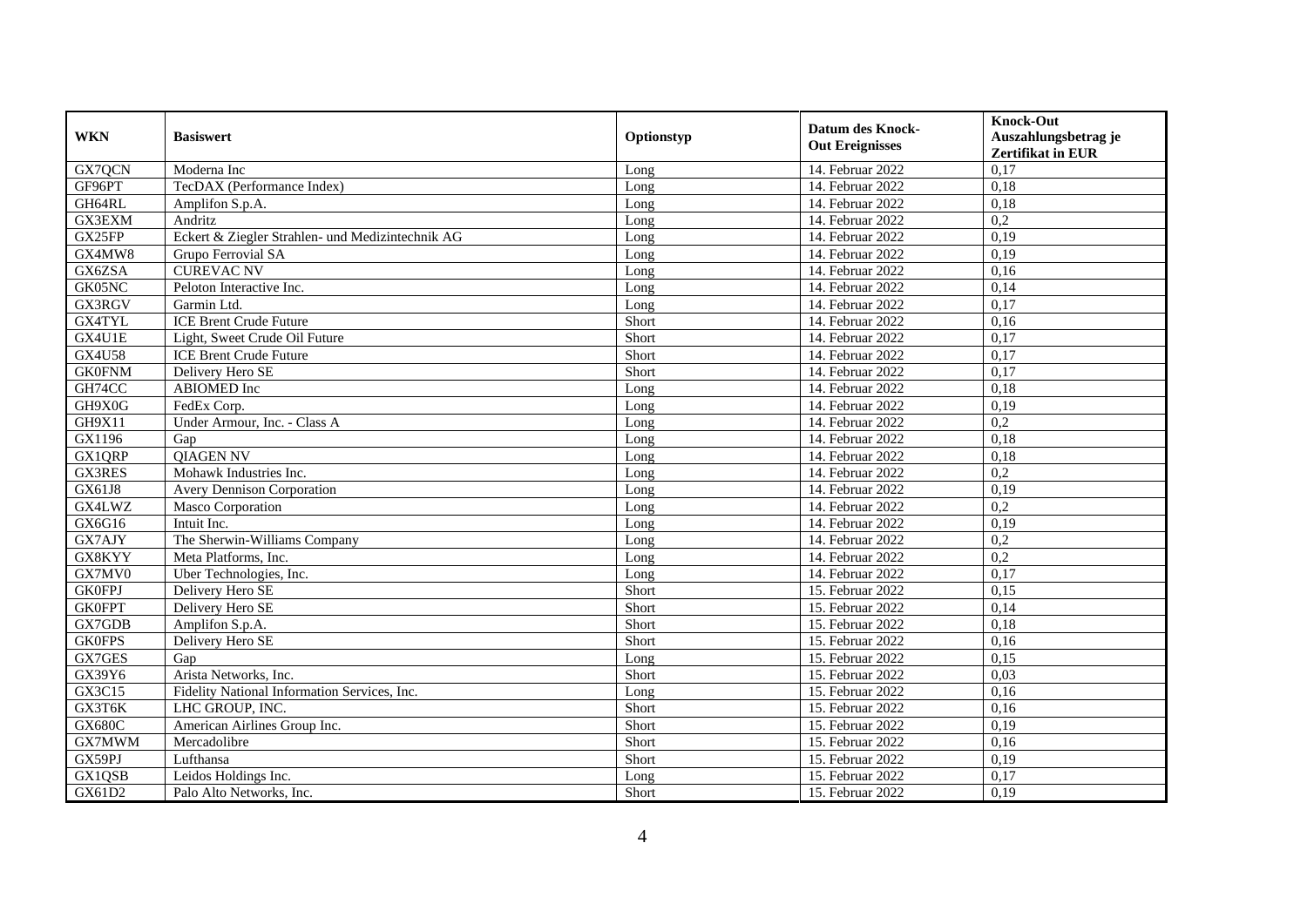| <b>WKN</b>    | <b>Basiswert</b>            | Optionstyp | <b>Datum des Knock-</b><br><b>Out Ereignisses</b> | <b>Knock-Out</b><br>Auszahlungsbetrag je<br><b>Zertifikat in EUR</b> |
|---------------|-----------------------------|------------|---------------------------------------------------|----------------------------------------------------------------------|
| GH6TSE        | Las Vegas Sands Corp.       | Short      | 15. Februar 2022                                  | 0,19                                                                 |
| GX4523        | Nordex SE                   | Short      | 15. Februar 2022                                  | 0,14                                                                 |
| GX3FQQ        | Expedia Group, Inc.         | Short      | 15. Februar 2022                                  | 0,14                                                                 |
| GX4MTQ        | ACI WORLDWIDE, INC.         | Short      | 15. Februar 2022                                  | 0,2                                                                  |
| GX4JE1        | IQVIA Holdings Inc.         | Long       | 15. Februar 2022                                  | 0,15                                                                 |
| GX3X26        | Nvidia                      | Short      | 15. Februar 2022                                  | 0,17                                                                 |
| GX63J7        | IQVIA Holdings Inc.         | Long       | 15. Februar 2022                                  | 0,18                                                                 |
| GX3UZM        | Nvidia                      | Short      | 15. Februar 2022                                  | 0,14                                                                 |
| GX4NWT        | DAX (Performance Index)     | Short      | 15. Februar 2022                                  | 0,19                                                                 |
| <b>GK0FRM</b> | Nvidia                      | Short      | 15. Februar 2022                                  | 0,19                                                                 |
| GF7GE1        | Faurecia                    | Short      | 15. Februar 2022                                  | 0,19                                                                 |
| GX1L9G        | ADYEN N.V.                  | Short      | 15. Februar 2022                                  | 0,18                                                                 |
| GX2814        | HeidelbergCement            | Short      | 15. Februar 2022                                  | 0,19                                                                 |
| <b>GK0JBG</b> | Nordex SE                   | Short      | 15. Februar 2022                                  | 0,17                                                                 |
| <b>GK0JFM</b> | ThyssenKrupp                | Short      | 15. Februar 2022                                  | 0,001                                                                |
| GX2WM5        | Porsche                     | Short      | 15. Februar 2022                                  | 0,14                                                                 |
| <b>GK0J91</b> | Delivery Hero SE            | Short      | 15. Februar 2022                                  | 0,001                                                                |
| <b>GX619P</b> | TAL Education Group         | Short      | 15. Februar 2022                                  | 0,17                                                                 |
| GX6652        | Mercedes-Benz Group AG      | Short      | 15. Februar 2022                                  | 0,19                                                                 |
| <b>GK0JFQ</b> | ThyssenKrupp                | Short      | 15. Februar 2022                                  | 0,001                                                                |
| GK0JG5        | ThyssenKrupp                | Short      | 15. Februar 2022                                  | 0,001                                                                |
| GK0J8Y        | Delivery Hero SE            | Short      | 15. Februar 2022                                  | 0,001                                                                |
| <b>GK0J90</b> | Delivery Hero SE            | Short      | 15. Februar 2022                                  | 0,001                                                                |
| GX7B7G        | Lufthansa                   | Short      | 15. Februar 2022                                  | 0,19                                                                 |
| GK0J8X        | Delivery Hero SE            | Short      | 15. Februar 2022                                  | 0,001                                                                |
| GK0J98        | Delivery Hero SE            | Short      | 15. Februar 2022                                  | 0,001                                                                |
| GK0J93        | Delivery Hero SE            | Short      | 15. Februar 2022                                  | 0,001                                                                |
| GX39V6        | Nvidia                      | Short      | 15. Februar 2022                                  | 0,16                                                                 |
| GH8LVW        | Trip.com Group Limited      | Short      | 15. Februar 2022                                  | 0,18                                                                 |
| <b>GX456P</b> | Baidu, Inc.                 | Short      | 15. Februar 2022                                  | 0,18                                                                 |
| GX4CTU        | NIO Inc                     | Short      | 15. Februar 2022                                  | 0,16                                                                 |
| GX4EAS        | Marriott International Inc. | Short      | 15. Februar 2022                                  | 0,17                                                                 |
| GX5563        | Henry Schein, Inc.          | Short      | 15. Februar 2022                                  | 0,17                                                                 |
| GX59J2        | <b>Sysco Corporation</b>    | Short      | 15. Februar 2022                                  | 0,19                                                                 |
| GX60W0        | Power Integrations Inc      | Short      | 15. Februar 2022                                  | 0,17                                                                 |
| GX61ET        | Micron Technology           | Short      | 15. Februar 2022                                  | 0,18                                                                 |
| GX7AZ2        | Tesla Inc                   | Short      | 15. Februar 2022                                  | 0,16                                                                 |
| GX3EZQ        | ADYEN N.V.                  | Short      | 16. Februar 2022                                  | 0,16                                                                 |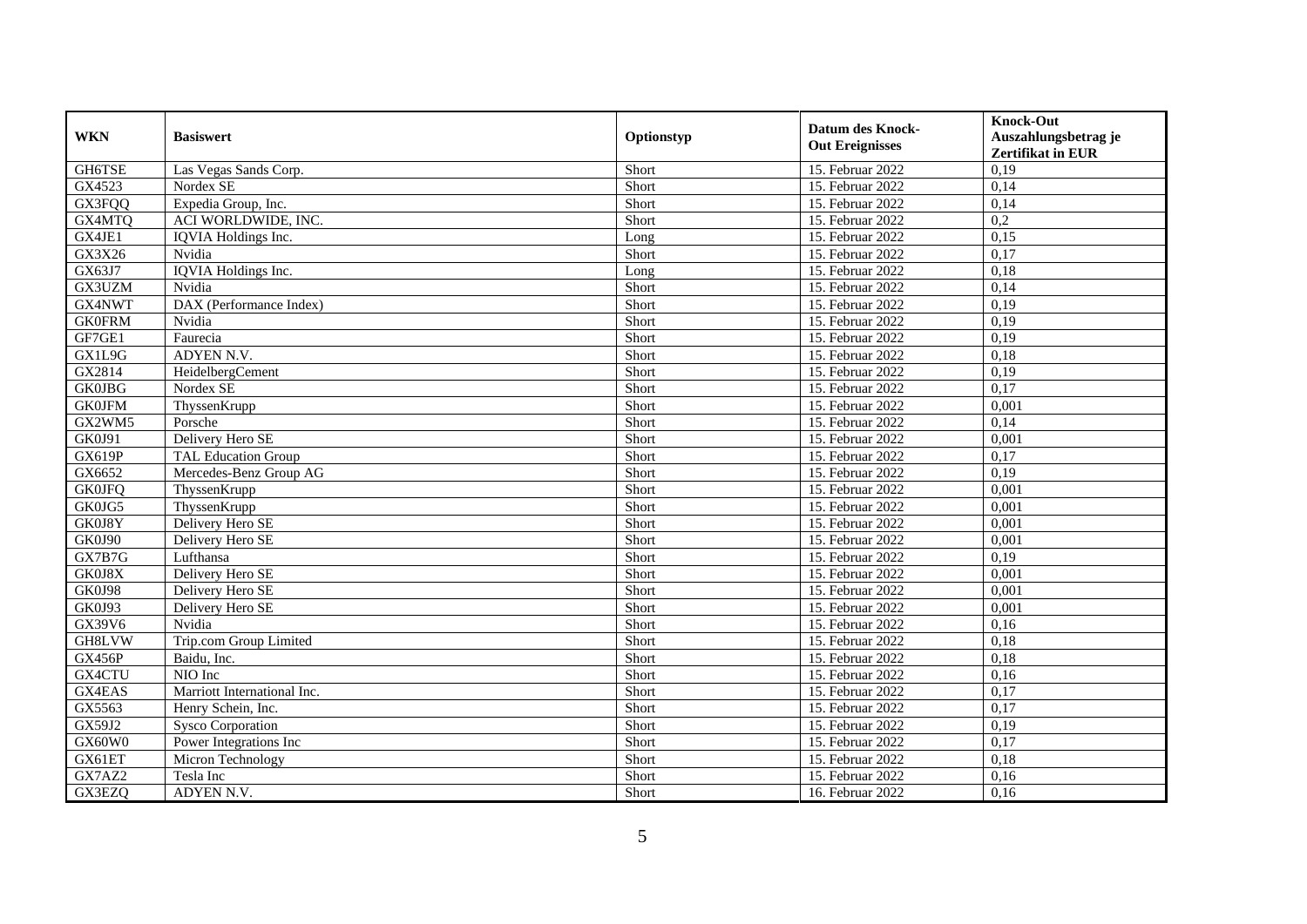| <b>WKN</b>    | <b>Basiswert</b><br>Optionstyp     |       | <b>Datum des Knock-</b><br><b>Out Ereignisses</b> | <b>Knock-Out</b>                                 |
|---------------|------------------------------------|-------|---------------------------------------------------|--------------------------------------------------|
|               |                                    |       |                                                   | Auszahlungsbetrag je<br><b>Zertifikat in EUR</b> |
| <b>GX7THB</b> | $K+SAG$                            | Short | 16. Februar 2022                                  | 0,2                                              |
| GX7GCB        | Lufthansa                          | Short | 16. Februar 2022                                  | 0,16                                             |
| GH8LVH        | <b>MTU</b> Aero Engines            | Short | 16. Februar 2022                                  | 0,16                                             |
| GX7VZU        | Aurubis                            | Short | 16. Februar 2022                                  | 0,17                                             |
| GK0J72        | Lufthansa                          | Short | 16. Februar 2022                                  | 0,16                                             |
| GF5SX4        | Schindler Holding AG               | Long  | 16. Februar 2022                                  | 0,19                                             |
| GH9NTB        | ADYEN N.V.                         | Short | 16. Februar 2022                                  | 0,16                                             |
| GX29VP        | <b>ADO</b> Properties SA           | Short | 16. Februar 2022                                  | 0,19                                             |
| GF4L8Y        | Ahold                              | Long  | 16. Februar 2022                                  | 0,14                                             |
| <b>GX1WAT</b> | Schindler Holding AG               | Long  | 16. Februar 2022                                  | 0,18                                             |
| GH7Z0U        | Workday, Inc.                      | Long  | 16. Februar 2022                                  | 0,18                                             |
| GX7GBR        | <b>Barrick Gold</b>                | Short | 16. Februar 2022                                  | 0,18                                             |
| GX6FX9        | Twitter, Inc.                      | Long  | 16. Februar 2022                                  | 0,2                                              |
| GX6HR8        | Shopify Inc.                       | Long  | 16. Februar 2022                                  | 0,1                                              |
| GX82UL        | Shopify Inc.                       | Long  | 16. Februar 2022                                  | 0,001                                            |
| GH7UMX        | Shopify Inc.                       | Long  | 16. Februar 2022                                  | 0,19                                             |
| GX6FX1        | Roblox Corporation - Class A       | Long  | 16. Februar 2022                                  | 0,17                                             |
| GX4K3U        | HollyFrontier Corp                 | Short | 16. Februar 2022                                  | 0,16                                             |
| GX8FNG        | Shopify Inc.                       | Long  | 16. Februar 2022                                  | 0,18                                             |
| GX61DB        | <b>Agilent Technologies</b>        | Long  | 16. Februar 2022                                  | 0,17                                             |
| GX8KYH        | PayPal Holdings, Inc.              | Long  | 16. Februar 2022                                  | 0,18                                             |
| GX6ZKK        | Microsoft                          | Long  | 16. Februar 2022                                  | 0,19                                             |
| GX8AGW        | Shopify Inc.                       | Long  | 16. Februar 2022                                  | 0,001                                            |
| GX8AGS        | Shopify Inc.                       | Long  | 16. Februar 2022                                  | 0,001                                            |
| GX8AFS        | Shopify Inc.                       | Long  | 16. Februar 2022                                  | 0,001                                            |
| GX8AG1        | Shopify Inc.                       | Long  | 16. Februar 2022                                  | 0,001                                            |
| <b>GH5U18</b> | eBay                               | Long  | 16. Februar 2022                                  | 0,19                                             |
| GX61EE        | WEST PHARMACEUTICAL SERVICES, INC. | Long  | 16. Februar 2022                                  | 0,18                                             |
| GX3EZ1        | Danaher                            | Long  | 16. Februar 2022                                  | 0,15                                             |
| GX3C3U        | Tenaris SA                         | Short | 16. Februar 2022                                  | 0,19                                             |
| GH5WM3        | Schlumberger                       | Short | 16. Februar 2022                                  | 0,17                                             |
| GX59NL        | Danaher                            | Long  | 16. Februar 2022                                  | 0,18                                             |
| GF91C3        | Ericsson                           | Long  | 16. Februar 2022                                  | 0,17                                             |
| GX3V0Y        | Wacker Chemie                      | Short | 16. Februar 2022                                  | 0,2                                              |
| GX39WY        | TUI                                | Short | 16. Februar 2022                                  | 0,18                                             |
| GX2YUM        | ADYEN N.V.                         | Short | 16. Februar 2022                                  | 0,2                                              |
| GX4K3L        | <b>Dollar General Corporation</b>  | Long  | 16. Februar 2022                                  | 0,14                                             |
| <b>GX454T</b> | Deutsche Post                      | Long  | 16. Februar 2022                                  | 0,2                                              |